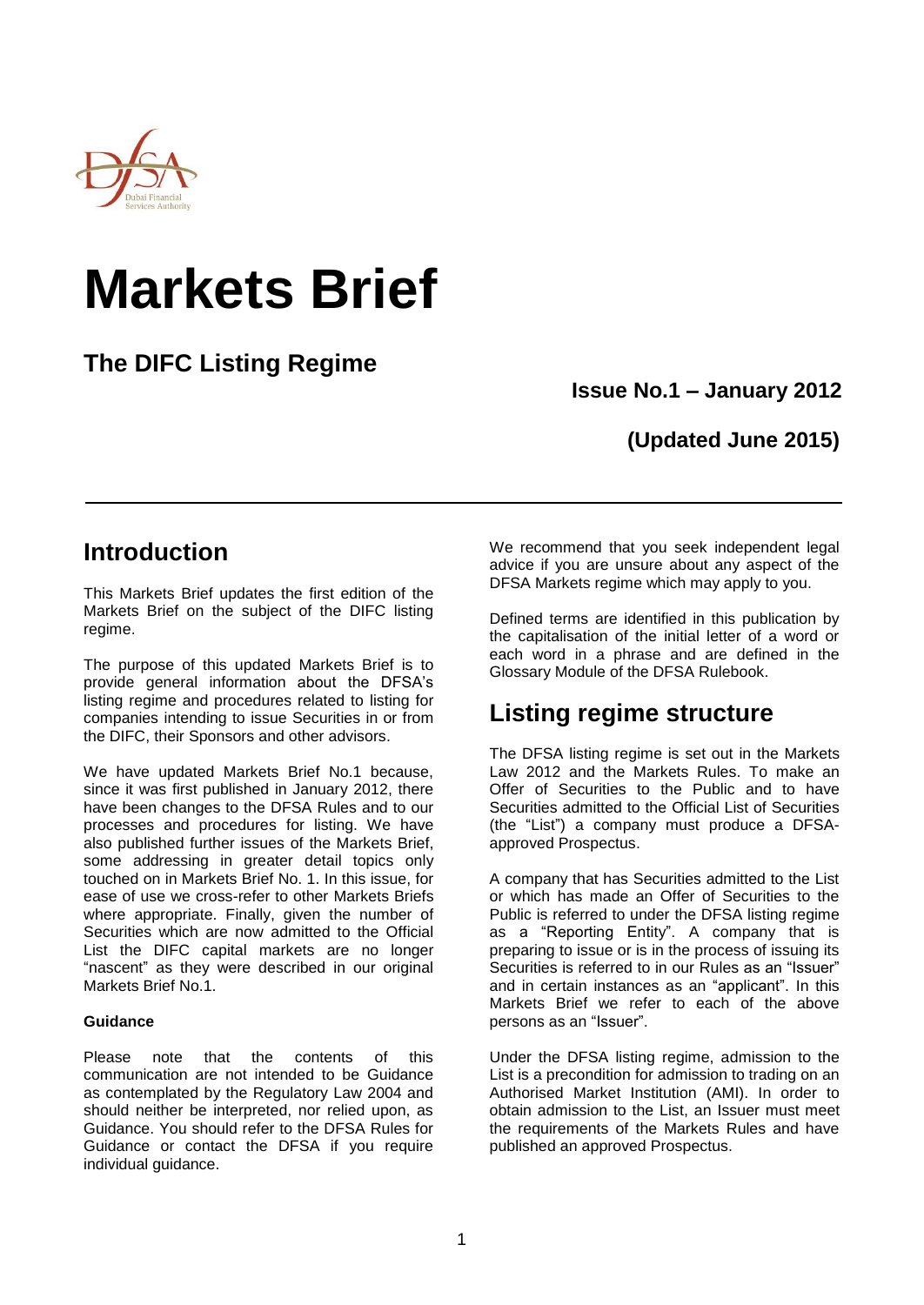Under the Markets Rules, listing is a two stage process:

- the Issuer makes an application to the DFSA to have its Securities admitted to the List; and
- the Issuer makes an application to an AMI for its Securities to be admitted to trading.

The DFSA is responsible for admitting Securities to the List and for the regulation of Issuers once listed. An AMI is responsible for admitting Securities to trading on its market and may have its own criteria for admission to trading.

#### **What is the structure of the DFSA Markets Rules?**

The structure of the Markets Rules is set out below.

- Chapter 1 Introduction
- Chapter 2 Offer of Securities
- Chapter 3 Governance
- Chapter 4 Market disclosure
- Chapter 5 Financial information
- Chapter 6 Listed Funds
- Chapter 7 Sponsors
- Chapter 8 Systems and controls
- Chapter 9 Listing rules
- Appendices Prospectus content and continuing obligations

# **What is the process for listing?**

**Should I meet with the DFSA prior to submitting my application?**

It is generally advisable to meet with us for a preliminary review meeting before you make your first document submission and application for Prospectus approval, especially in case of an equity issuance and/or listing. A preliminary review meeting is a meeting with the DFSA to discuss your proposed transaction, any associated risks, Prospectus contents, the proposed timetable and any possible risks to meeting your expected timeline. Please contact us if you wish to make an appointment for such a meeting.

## **Am I eligible for listing?**

A listings eligibility review is performed in parallel with the Prospectus review and approval process. Although final confirmation of a company's eligibility for listing can only be given once its Prospectus has been approved, the DFSA will generally try to resolve any major eligibility issues

prior to starting its review of a company's Prospectus. The DFSA published a Markets Brief on Eligibility for listing (No. 9) which can be found on our website.

#### **When do I need an approved Prospectus?**

You will need an approved Prospectus if you wish to make an Offer of Securities to the Public in or from the DIFC or if you wish to have Securities admitted to trading on an AMI, unless an exemption applies under the Markets Rules.

Securities must be admitted to the List to be able to be admitted to trading on an AMI. The admission to trading should occur as soon as possible following admission to the List. In practice, both occur almost simultaneously. The DFSA published a Markets Brief on Offers of Securities (No.3) which can be found on the DFSA website.

A Prospectus is an approved Prospectus if it has been approved by the DFSA in accordance with the requirements prescribed in the Markets Rules. The DFSA will approve a Prospectus if it:

- (i) is satisfied that the Prospectus complies with all applicable (predominantly disclosure) requirements in the Markets Law and Markets Rules; and
- (ii) has received all relevant ancillary documentation in final form, which in case of equity Securities includes the signed Sponsor declaration form.

The Sponsor declaration includes a representation to the DFSA by the Sponsor that the Board of the Issuer has put systems and controls in place to ensure ongoing compliance with the applicable requirements, which is another requirement for approval. In case of non-equity Securities or where we have not required a Sponsor, the DFSA looks for relevant disclosure around how the Issuer (i.e. the obligor/guarantor, not an issuing SPV or other conduit) will be able to comply with the applicable on-going requirements.

## **Do I need to appoint a Sponsor?**

The DFSA may require the Issuer to appoint a Sponsor to help ensure high standards of due diligence for a Prospectus Offer. Generally we will always require a Sponsor to be appointed for an equity listing. We will generally communicate only with the Sponsor throughout the listing process. We have published a Markets Brief on the DFSA Sponsor Regime (No. 4) which can be found on our website.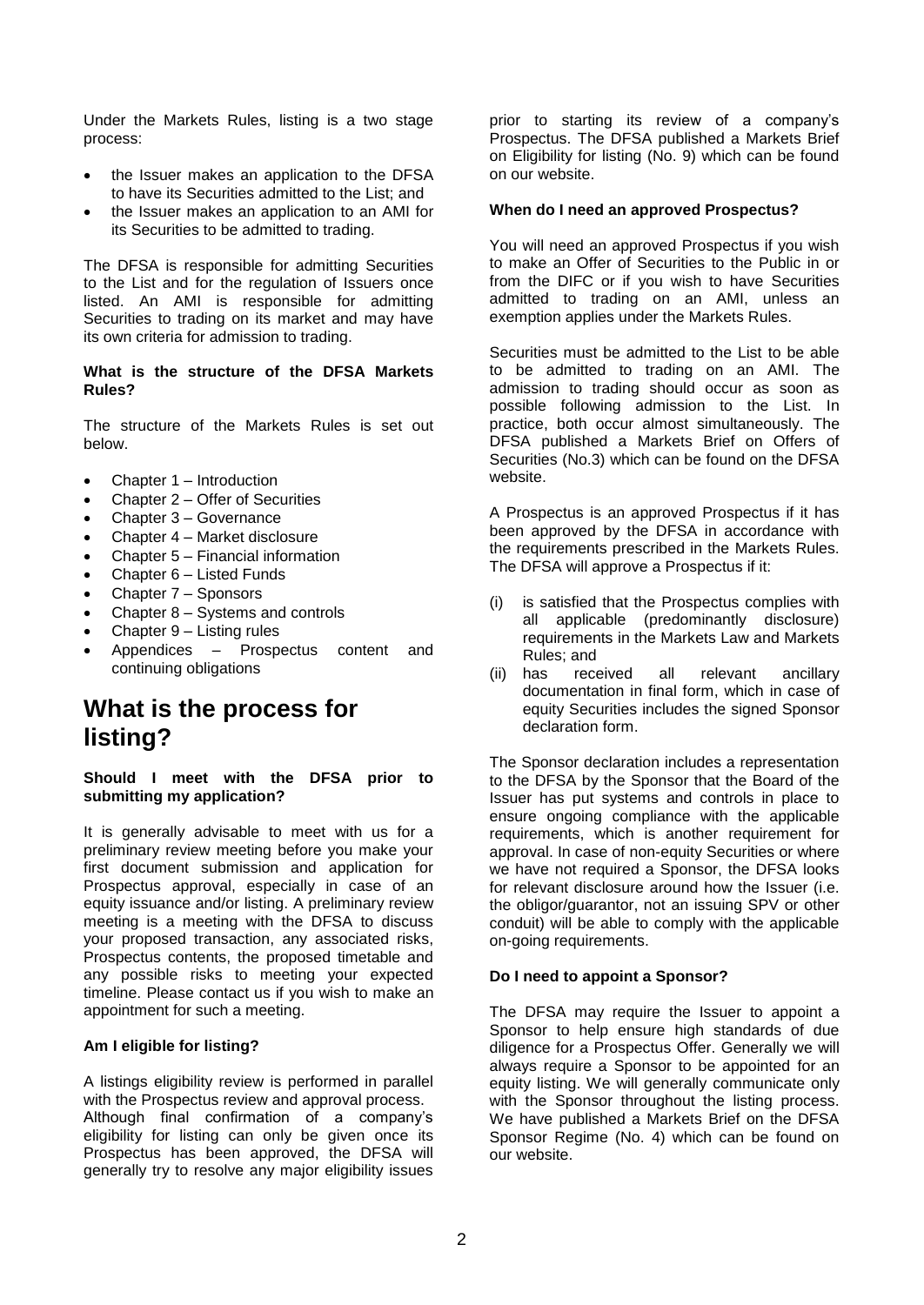## **What does an application for Prospectus approval involve?**

The Issuer, or if applicable, a Sponsor on its behalf, should submit the following documents:

- an MKT1 application form for the Approval of a Prospectus and the Admission of Securities to the Official List;
- a substantially complete draft Prospectus (see below) annotated in the margin to indicate where you have complied with the applicable paragraphs of the Markets Rules and items in the checklists;
- completed relevant checklists, containing cross-references to the pages in the Prospectus where the required information is included;
- if applicable, a letter from the Issuer confirming appointment of a Sponsor (no prescribed format), together with the Sponsor's declaration on form MKT3;
- the filing fee in accordance with the Fees Module; and
- any ancillary documents and letters required in the MKT1 form or by the DFSA.

You can find the MKT1 and MKT3 forms as well as the checklists on our website.

Documents submitted for approval should also be accompanied by a covering letter from the Issuer (a "Listings Eligibility Letter") setting out:

- a brief outline of the transaction, drawing attention to potentially difficult issues or significant matters;
- details of a suitably experienced person acting on the Issuer's behalf in relation to the application and any other members of the team that will be liaising with the DFSA;
- an indicative timetable, including a proposed date of publication of the Prospectus and admission to listing and trading; and
- details of any other material issues or matters that should be brought to the DFSA's attention.

For guidance on the expected content of a Listings Eligibility Letter, please see Annex 1 to the Markets Brief on Eligibility for Listing (No. 9), which can be found on the DFSA website.

The draft Prospectus submitted should be substantially complete at the time it is lodged with the DFSA for our review. This means that the information required by the applicable items in the relevant checklists is adequately disclosed. In any case, the DFSA would not normally accept a

document for review that is missing any of the following items:

- the Prospectus summary:
- financial information;
- any applicable expert's report;
- a working capital disclosure;
- the terms and conditions of the transaction;
- disclosure required relating to any actual or pending litigation, material contracts and significant change statements; and
- any other information which is key to understanding the Prospectus.

## **What does the review and approval process involve and how long does it take?**

A review of the draft Prospectus will be undertaken by the DFSA. This involves an iterative process of reviewing and commenting on consecutive drafts of the draft Prospectus until the Issuer satisfies the DFSA that all applicable DFSA regulations have been complied with and issues resolved. In the case of equity Securities, this will also need to be confirmed to the DFSA by the Issuer's Sponsor in its Sponsor declaration.

The amount of time and number of drafts required before we can approve the Prospectus varies. It depends on the complexity of the transaction, on whether the responses to our comments address our concerns and on the quality of the documents submitted. It is also affected by how experienced the Issuer's Sponsor and other advisers are. These facts invariably impact on the time needed by the DFSA to reach the stage at which we have no further comments on the draft Prospectus and are ready to provide our approval.

Submitting a substantially complete draft and addressing our comments fully and in a timely manner will speed up our review process significantly.

We will endeavor to reply with comments on a draft Prospectus and related documents in no more than 10 business days for equity Securities. For standardised debt issuances, significantly shorter turnaround times and approval periods are applied, as set out below.

Should the document change substantially, there is a change in the structure of the transaction, or other matters come to light during the course of the review process which would change the risk profile of the transaction, we reserve the right to amend any indicative review and approval timeline previously discussed. We advise Issuers (or rather the Sponsor/advisers acting on their behalf) to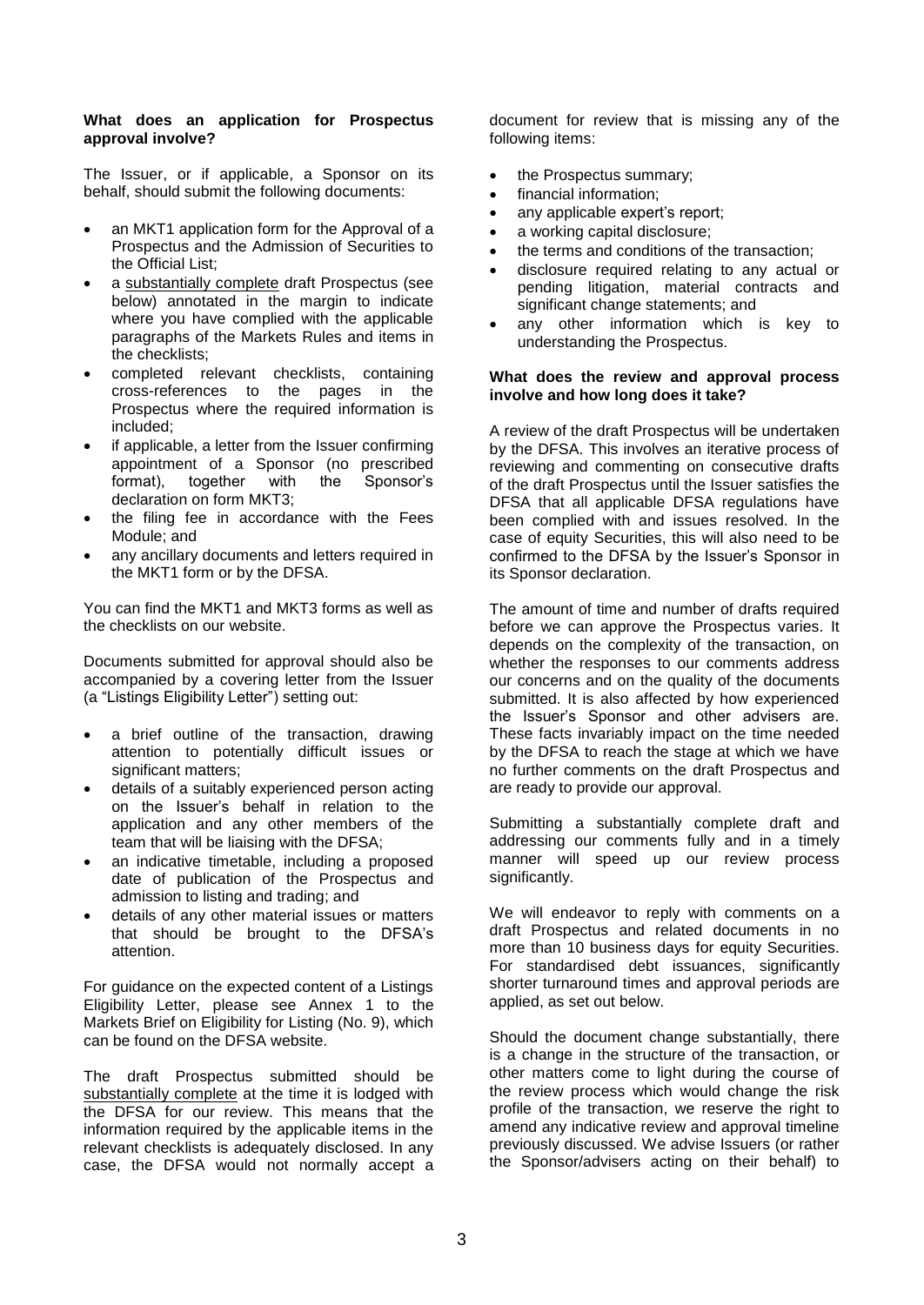contact the relevant DFSA staff as soon as they are aware of any such issues.

In case a transaction is put on halt by the working parties during the course of the review process, we would expect the Sponsor, or where there is no Sponsor, the Issuer's advisors, to let us know as soon as possible. At that point, we will stop our review and transmit a general comment to that effect, until such time as we are informed that the transaction has come to life again. Evidently, with the passage of time the Prospectus content will become outdated and incomplete, which will likely impact on the amount of time required to prepare a substantially complete new draft, on the amount of time needed by us for our review, and on the number of comments that can be expected.

#### **What happens after I lodge my application with the DFSA?**

As soon as is practicable following receipt, a senior member of our staff will carry out a high level review of the documents in order to assess the level of complexity and risk associated with the transaction. We will then allocate your submission and documents to a DFSA staff member who will be responsible for managing the approval process. We will inform you as soon as practicable of the name of the relevant staff member. From thereon, all communications between the DFSA and the Sponsor/adviser should only be made through this designated DFSA contact person.

The DFSA staff member assigned to the transaction will, among other things:

- check that you have provided all relevant documents;
- review subsequent drafts of the draft Prospectus to check that it complies with the (predominantly disclosure driven) requirements of the Markets Rules; and
- provide you with comments on the draft Prospectus.

## **Prospectus approval**

## **When will you approve my Prospectus?**

We would only give a Prospectus formal approval once all comments made, and concerns raised by, the DFSA through the relevant reviewing staff member have been fully addressed and there are no sections in the Prospectus which are still subject to completion.

For the purposes of obtaining formal approval, you should submit to the DFSA:

- the Prospectus in final, dated form; and
- all relevant ancillary documentation in final form, including the checklists, and in case of<br>equity Securities the signed Sponsor equity Securities the signed Sponsor declaration form.

The complete set of final documents has to be received by us by 2 pm on the business day prior to the business day on which you require our approval (unless specific alternative arrangements have been agreed by the DFSA).

We will generally accept soft copies of the final documents in pdf format for purposes of our approval. However, we may require that a hard copy of the documents is delivered to our offices as well.

# **Admission to the List**

## **What is the List?**

The List is the list of Securities that is maintained by the DFSA as Listing Authority in accordance with the Markets Law. Essentially, it is a list of Securities issued and listed by Issuers for the purpose of those Securities being traded on an AMI and in relation to which we have reviewed and approved a Prospectus. The List can be found on the DFSA website.

## **What should I do if I wish to be admitted to the List?**

Securities are admitted to the List upon application by the Issuer. As part of your final document submission you will need to submit the duly signed MKT1 form. The MKT1 form includes the application for admission to the List.

Subsequent to the approval of the Prospectus the DFSA will grant approval for admission to the List once it has received all supporting documents and information it requires for that purpose, which in the case of equity Securities would include the shareholder statement. These requirements can be found in the MKT1 form.

#### **Will I be admitted to the List immediately after the DFSA grants its approval for admission to the List?**

The DFSA approval for admission to the List will be conditional, predominantly on you seeking and obtaining approval with an AMI for admission to trading of the Securities on this AMI as well as on the fulfilment of any other conditions as we may impose. This might include, for example, any